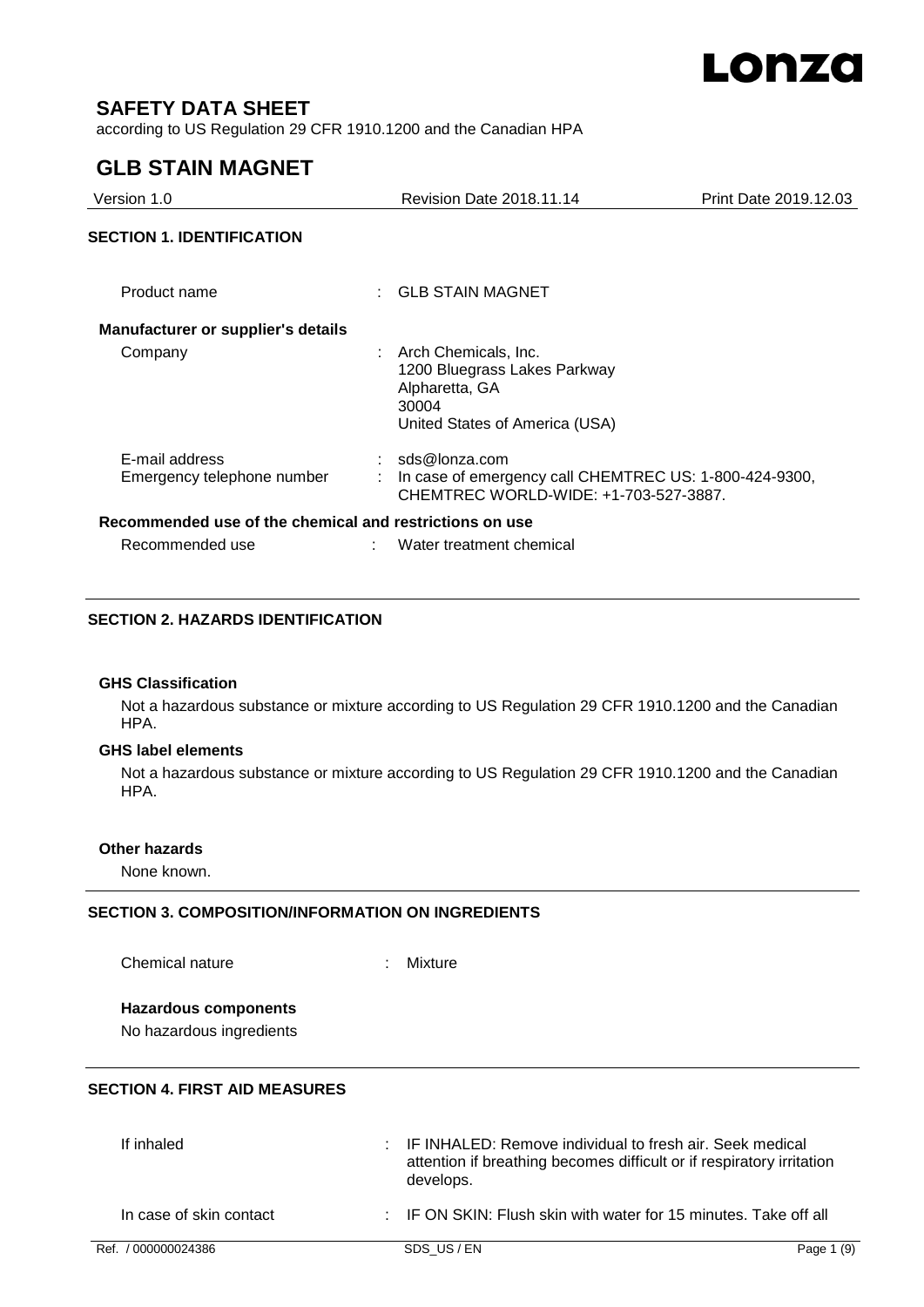|                                                                  | contaminated clothing. Seek medical attention if irritation de-<br>velops.                                                                                  |
|------------------------------------------------------------------|-------------------------------------------------------------------------------------------------------------------------------------------------------------|
| In case of eye contact                                           | : IF IN EYES: Flush eyes with plenty of water for at least 15<br>minutes. Seek medical attention if irritation develops.                                    |
| If swallowed                                                     | : IF SWALLOWED: Immediately drink water to dilute. Seek<br>medical attention if symptoms develop. Never give anything<br>by mouth to an unconscious person. |
| Most important symptoms and ef-<br>fects, both acute and delayed | None known.                                                                                                                                                 |

## **SECTION 5. FIREFIGHTING MEASURES**

| Suitable extinguishing media         | Use extinguishing measures that are appropriate to local cir-<br>cumstances and the surrounding environment.                                                                                                                                  |
|--------------------------------------|-----------------------------------------------------------------------------------------------------------------------------------------------------------------------------------------------------------------------------------------------|
| Specific hazards during firefighting | Material will not ignite or burn.                                                                                                                                                                                                             |
| Further information                  | Use water spray to cool unopened containers.<br>In case of fire, use normal fire-fighting equipment and the<br>personal protective equipment recommended in Section 8 to<br>include a NIOSH approved self-contained breathing appa-<br>ratus. |

## **SECTION 6. ACCIDENTAL RELEASE MEASURES**

| Personal precautions, protective<br>equipment and emergency proce-<br>dures | Use the personal protective equipment recommended in Sec-<br>tion 8 and a NIOSH approved self-contained breathing appa-<br>ratus.<br>Prevent further leakage or spillage if safe to do so.<br>Use personal protective equipment as required.<br>Evacuate personnel to safe areas. |
|-----------------------------------------------------------------------------|-----------------------------------------------------------------------------------------------------------------------------------------------------------------------------------------------------------------------------------------------------------------------------------|
| Environmental precautions                                                   | If the product contaminates rivers and lakes or drains inform<br>respective authorities.                                                                                                                                                                                          |
| Methods and materials for contain-<br>ment and cleaning up                  | Sweep up and shovel into suitable containers for disposal.<br>Avoid dust formation.                                                                                                                                                                                               |

## **SECTION 7. HANDLING AND STORAGE**

| Advice on safe handling     | : Do not take internally.<br>Avoid contact with skin, eyes and clothing.<br>If in eyes or on skin, rinse well with water.<br>Avoid breathing dust. |
|-----------------------------|----------------------------------------------------------------------------------------------------------------------------------------------------|
| Conditions for safe storage | : Store in a cool, dry and well ventilated place. Isolate from<br>incompatible materials.                                                          |
| Materials to avoid          | : Refer to Section 10, "Incompatible Materials."                                                                                                   |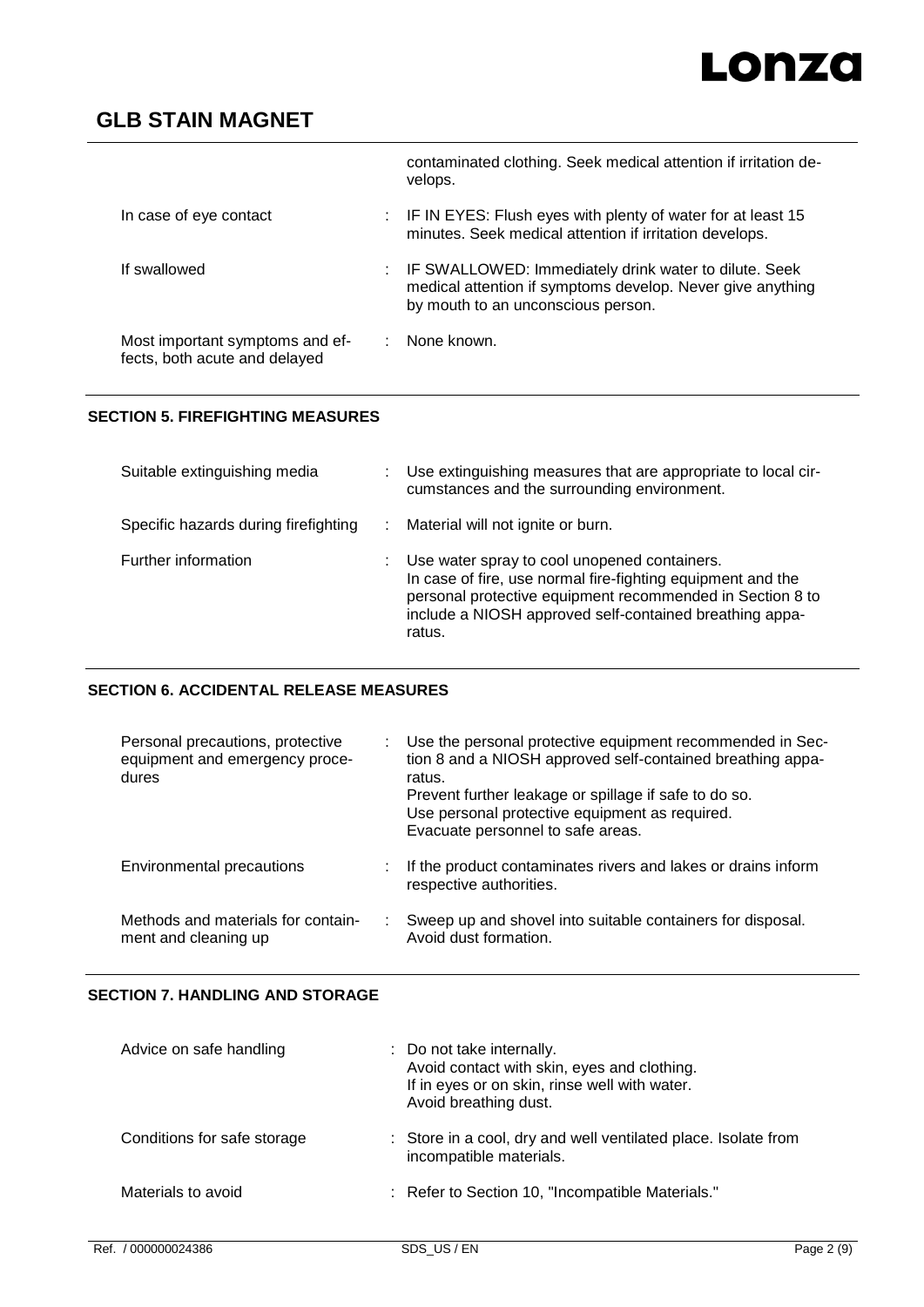### **SECTION 8. EXPOSURE CONTROLS/PERSONAL PROTECTION**

### **Components with workplace control parameters**

We are not aware of any national exposure limit. Contains no substances with occupational exposure limit values.

| <b>Engineering measures</b>   | ÷ | Additional ventilation beyond that of general exhaust is not<br>normally required. No exposure limits exist for the constitu-<br>ents of this product. |
|-------------------------------|---|--------------------------------------------------------------------------------------------------------------------------------------------------------|
| Personal protective equipment |   |                                                                                                                                                        |
| Respiratory protection        | ÷ | Respiratory protection not normally needed.                                                                                                            |
| Hand protection               |   |                                                                                                                                                        |
| Remarks                       | ÷ | Impervious gloves                                                                                                                                      |
| Eye protection                |   | Safety glasses with side-shields                                                                                                                       |
| Skin and body protection      |   | Impervious                                                                                                                                             |
| Protective measures           |   | An eye wash and safety shower should be provided in the<br>immediate work area.                                                                        |

### **SECTION 9. PHYSICAL AND CHEMICAL PROPERTIES**

| Appearance                   | t. | granular                                                                         |
|------------------------------|----|----------------------------------------------------------------------------------|
| Colour                       | t. | white                                                                            |
| Odour                        | ÷  | none                                                                             |
| <b>Odour Threshold</b>       | ÷  | no data available                                                                |
| рH                           | t. | $8.0 - 10.0$<br>Concentration: 10 g/l<br>(as aqueous solution)                   |
| Melting point/freezing point | ÷. | no data available                                                                |
| Boiling point/boiling range  | ÷  | Not applicable                                                                   |
| Flash point                  | ÷  | no data available                                                                |
| Evaporation rate             |    | Not applicable                                                                   |
| Flammability (solid, gas)    | ÷  | Product is not known to be flammable, combustible, pyrophor-<br>ic or explosive. |
| Flammability (liquids)       | ÷  | no data available                                                                |
| Self-ignition                |    | : no data available                                                              |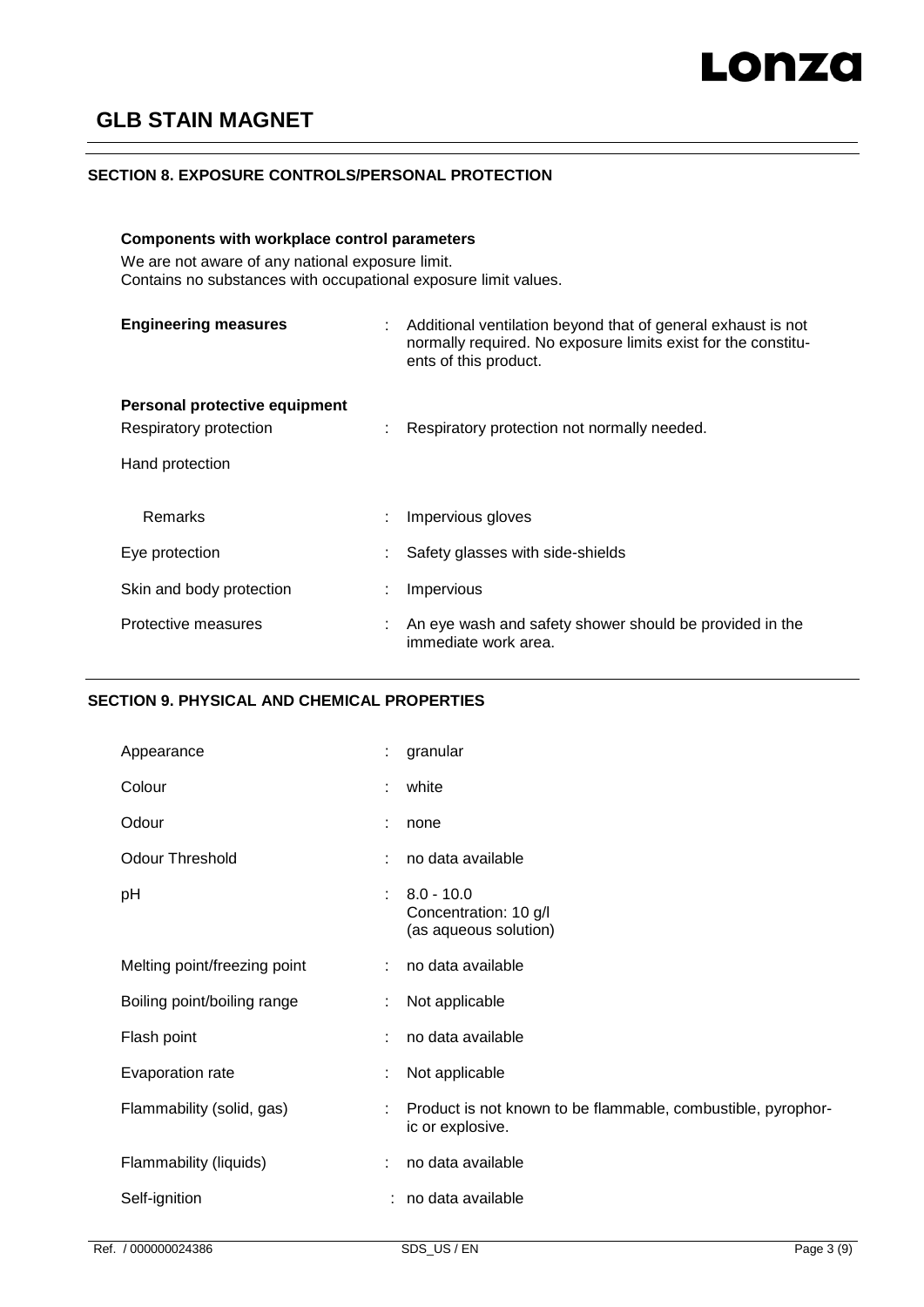| Upper explosion limit                  |   | no data available           |
|----------------------------------------|---|-----------------------------|
| Lower explosion limit                  |   | no data available           |
| Vapour pressure                        |   | Not applicable              |
| Relative vapour density                |   | Not applicable              |
| Relative density                       |   | : 1.2 - 2.7 (68 °F / 20 °C) |
| Density                                |   | Not applicable              |
| Water solubility                       | ÷ | soluble                     |
| Partition coefficient: n-octanol/water | ÷ | Not applicable              |
| Auto-ignition temperature              |   | no data available           |
| Decomposition temperature              |   | no data available           |
| Viscosity, dynamic                     |   | no data available           |
| Viscosity, kinematic                   |   | no data available           |

## **SECTION 10. STABILITY AND REACTIVITY**

| Possibility of hazardous reactions                | Stable under normal conditions.<br>Product will not undergo hazardous polymerization. |
|---------------------------------------------------|---------------------------------------------------------------------------------------|
| Conditions to avoid                               | : Heat                                                                                |
| Incompatible materials                            | : Strong acids and oxidizing agents                                                   |
| Hazardous decomposition products : Sulphur oxides |                                                                                       |

## **SECTION 11. TOXICOLOGICAL INFORMATION**

| Information on likely routes of expo-<br>sure | : Skin, eves                                                       |
|-----------------------------------------------|--------------------------------------------------------------------|
| <b>Acute toxicity</b>                         |                                                                    |
| Acute oral toxicity                           | Believed to be $> 2,000$ mg/kg                                     |
|                                               | Acute toxicity estimate: 3,687 mg/kg<br>Method: Calculation method |
| Acute dermal toxicity                         | Believed to be $> 2,000$ mg/kg                                     |

## **Skin corrosion/irritation**

Remarks: This material is expected to be moderately irritating.

## **Respiratory or skin sensitisation**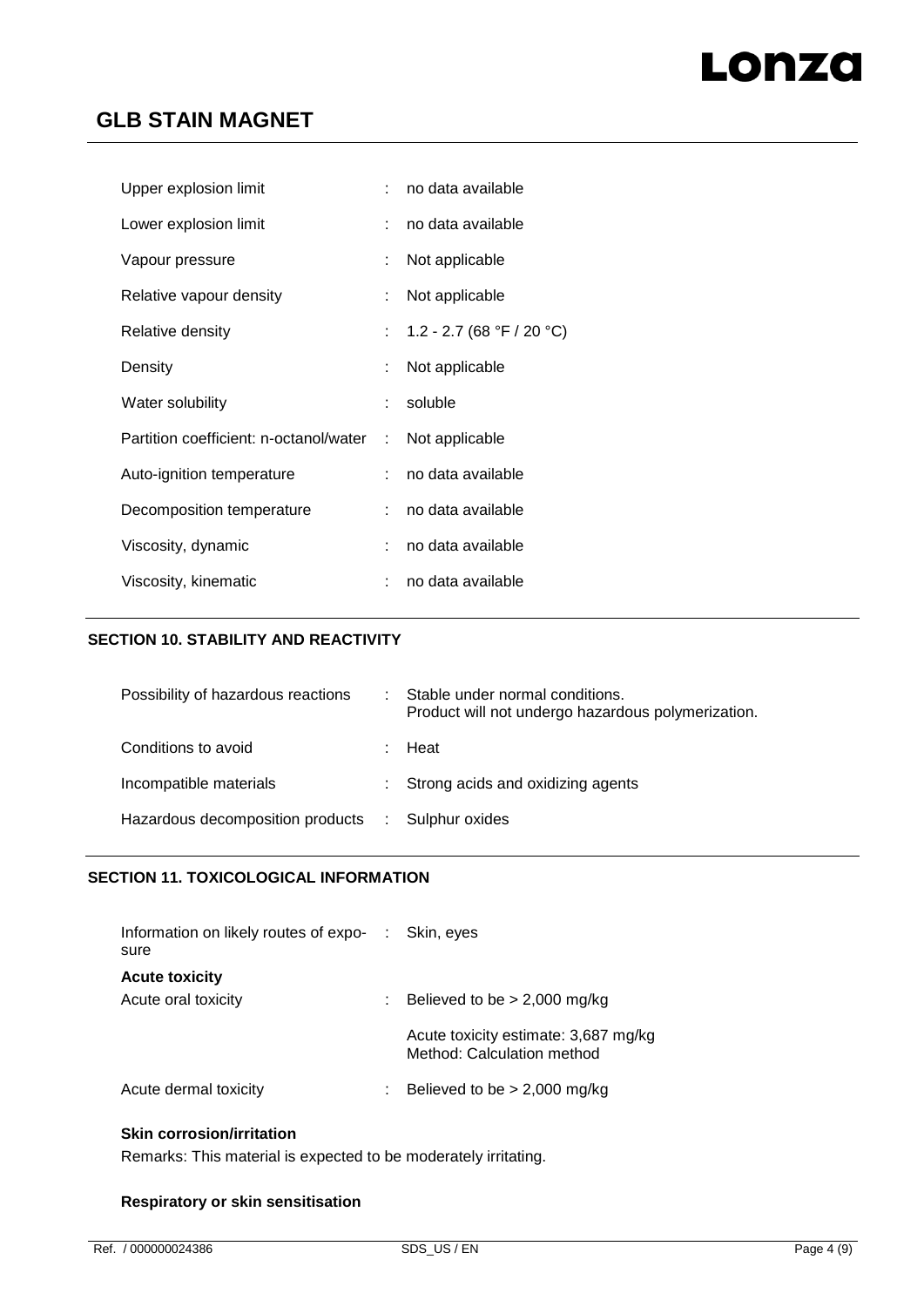Remarks: Not expected to be a skin sensitizer. May cause allergic respiratory sensitization in some individuals.

## **Carcinogenicity**

| <b>IARC</b>  | No component of this product present at levels greater than or<br>equal to 0.1% is identified as probable, possible or confirmed<br>human carcinogen by IARC. |
|--------------|---------------------------------------------------------------------------------------------------------------------------------------------------------------|
| <b>OSHA</b>  | No component of this product present at levels greater than or<br>equal to 0.1% is on OSHA's list of regulated carcinogens.                                   |
| <b>NTP</b>   | No component of this product present at levels greater than or<br>equal to 0.1% is identified as a known or anticipated carcino-<br>gen by NTP.               |
| <b>ACGIH</b> | No component of this product present at levels greater than or<br>equal to 0.1% is identified as a carcinogen or potential carcin-<br>ogen by ACGIH.          |
|              |                                                                                                                                                               |

## **Repeated dose toxicity**

Remarks: May cause respiratory sensitization and/or irritation.

## **SECTION 12. ECOLOGICAL INFORMATION**

| <b>Ecotoxicity</b><br>no data available                   |                                                                                                                                                                                                                                                                                                               |
|-----------------------------------------------------------|---------------------------------------------------------------------------------------------------------------------------------------------------------------------------------------------------------------------------------------------------------------------------------------------------------------|
| <b>Persistence and degradability</b><br>no data available |                                                                                                                                                                                                                                                                                                               |
| <b>Bioaccumulative potential</b><br>no data available     |                                                                                                                                                                                                                                                                                                               |
| <b>Mobility in soil</b><br>no data available              |                                                                                                                                                                                                                                                                                                               |
| Other adverse effects                                     |                                                                                                                                                                                                                                                                                                               |
| Ozone-Depletion Potential                                 | Regulation: US. EPA Clean Air Act (CAA) Section 602 Ozone-<br>Depleting Substances (40 CFR 82, Subpt. A, App A & B)<br>Remarks: This product neither contains, nor was manufac-<br>tured with a Class I or Class II ODS as defined by the U.S.<br>Clean Air Act Section 602 (40 CFR 82, Subpt. A, App.A + B). |
| Additional ecological information                         | $\therefore$ There is no data available for this product.                                                                                                                                                                                                                                                     |

## **SECTION 13. DISPOSAL CONSIDERATIONS**

| <b>Disposal methods</b> |                                                                                                                                                                                                                                                                              |
|-------------------------|------------------------------------------------------------------------------------------------------------------------------------------------------------------------------------------------------------------------------------------------------------------------------|
| Waste from residues     | If this product becomes a waste, it DOES NOT meet the crite-<br>t.<br>ria of a hazardous waste as defined under 40 CFR 261, in that<br>it does not exhibit the characteristics of hazardous waste of<br>Subpart C, nor is it listed as a hazardous waste under Subpart<br>D. |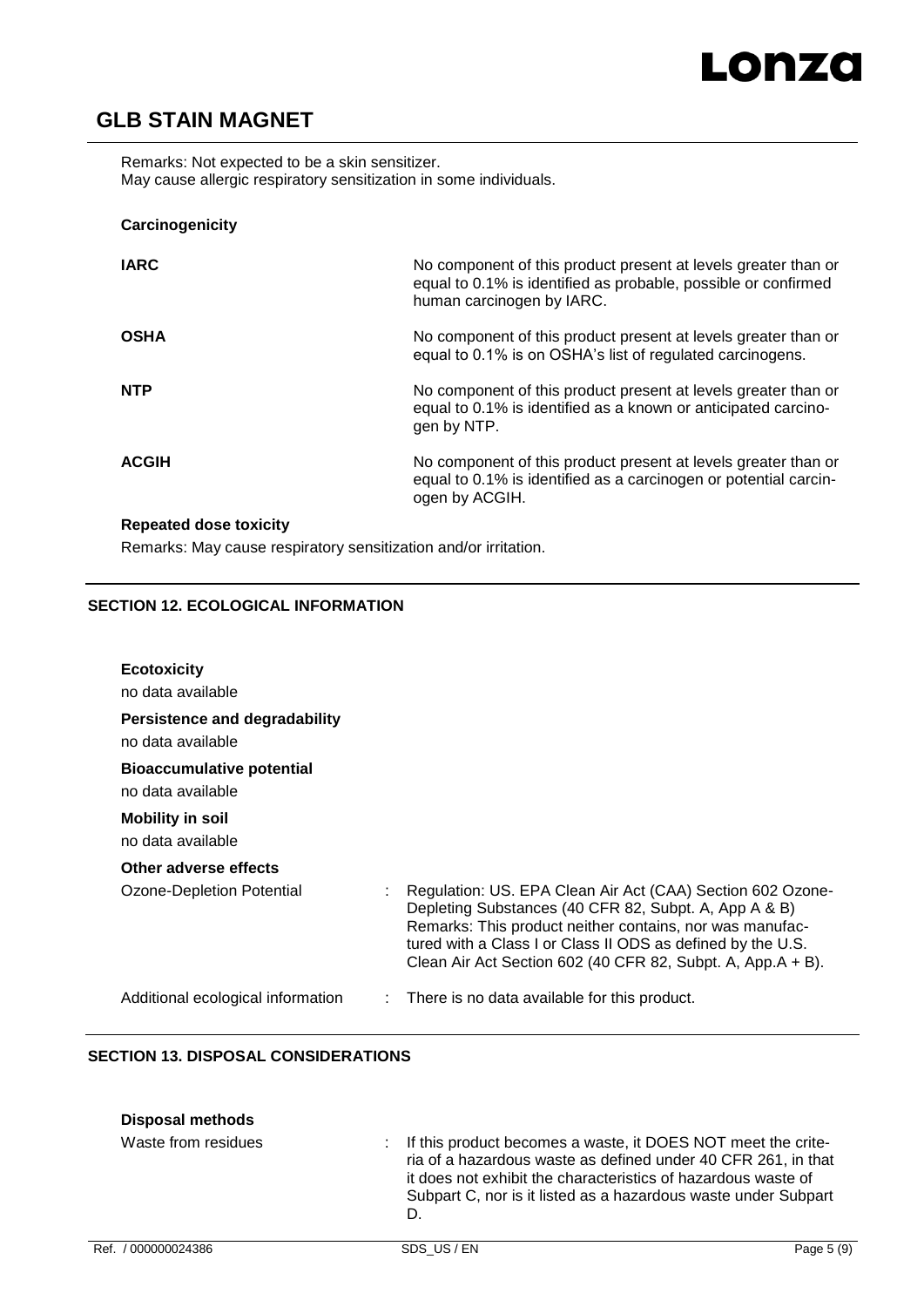

As a nonhazardous solid waste it should be disposed of in accordance with local, state and federal regulations.

## **SECTION 14. TRANSPORT INFORMATION**

| <b>DOT</b>  |                                                                                                   |    | Not dangerous goods                                                                           |
|-------------|---------------------------------------------------------------------------------------------------|----|-----------------------------------------------------------------------------------------------|
|             | <b>UN number</b><br>Proper shipping name<br><b>Transport hazard class</b><br>Packing group        |    | Not applicable<br>Not applicable<br>Not applicable<br>Not applicable                          |
| <b>TDG</b>  |                                                                                                   |    | Not dangerous goods                                                                           |
| IATA        | UN number<br>Proper shipping name<br><b>Transport hazard class</b><br><b>Packing group</b>        |    | Not applicable<br>Not applicable<br>: Not applicable<br>Not applicable<br>Not dangerous goods |
|             | UN number<br>Proper shipping name<br><b>Transport hazard class</b><br><b>Packing group</b>        |    | Not applicable<br>: Not applicable<br>: Not applicable<br>Not applicable                      |
| <b>IMDG</b> |                                                                                                   |    | Not dangerous goods                                                                           |
|             | <b>UN number</b><br>Proper shipping name<br><b>Transport hazard class</b><br>Packing group        |    | Not applicable<br>Not applicable<br>Not applicable<br>Not applicable                          |
| ADR         |                                                                                                   |    | Not dangerous goods                                                                           |
|             | UN number<br>Proper shipping name<br><b>Transport hazard class</b><br><b>Packing group</b>        |    | Not applicable<br>Not applicable<br>Not applicable<br>Not applicable                          |
| <b>RID</b>  |                                                                                                   |    | Not dangerous goods                                                                           |
|             | <b>UN number</b><br>Proper shipping name<br><b>Transport hazard class</b><br><b>Packing group</b> |    | Not applicable<br>Not applicable<br>Not applicable<br>Not applicable                          |
|             | Special precautions for user                                                                      |    | : none                                                                                        |
|             | Transport in bulk according to An-<br>nex II of MARPOL 73/78 and the IBC<br>Code                  | t. | Not applicable                                                                                |

: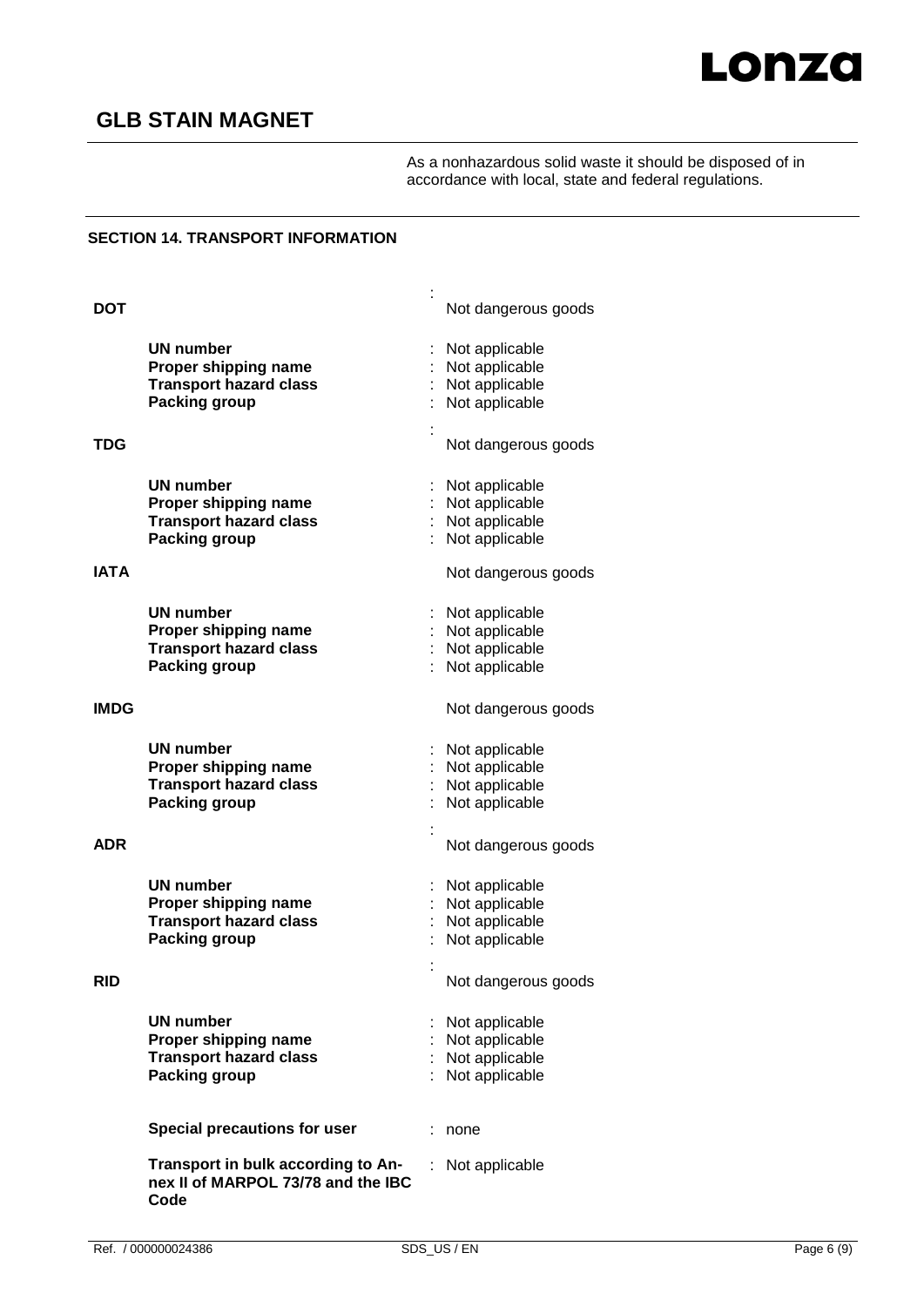### **SECTION 15. REGULATORY INFORMATION**

#### **EPCRA - Emergency Planning and Community Right-to-Know Act**

#### **CERCLA Reportable Quantity**

This material does not contain any components with a CERCLA RQ.

#### **SARA 304 Extremely Hazardous Substances Reportable Quantity**

This material does not contain any components with a section 304 EHS RQ.

#### **SARA 311/312 Hazards**

See above: SECTION 2. Hazard Identification-GHS Classification

### **SARA 313**

This material does not contain any chemical components with known CAS numbers that exceed the threshold (De Minimis) reporting levels established by SARA Title III, Section 313.

#### **Clean Air Act**

This product neither contains, nor was manufactured with a Class I or Class II ODS as defined by the U.S. Clean Air Act Section 602 (40 CFR 82, Subpt. A, App.A + B).

This product does not contain any hazardous air pollutants (HAP), as defined by the U.S. Clean Air Act Section 112 (40 CFR 61).

This product does not contain any chemicals listed under the U.S. Clean Air Act Section 112(r) for Accidental Release Prevention (40 CFR 68.130, Subpart F).

This product does not contain any chemicals listed under the U.S. Clean Air Act Section 111 SOCMI Intermediate or Final VOC's (40 CFR 60.489).

This product does not contain any VOC exemptions listed under the U.S. Clean Air Act Section 450.

#### **Clean Water Act**

This product does not contain any Hazardous Chemicals listed under the U.S. CleanWater Act, Section 311, Table 117.3.

This product does not contain any Hazardous Substances listed under the U.S. CleanWater Act, Section 311, Table 116.4A.

This product does not contain any toxic pollutants listed under the U.S. Clean Water Act Section 307

#### **US State Regulations**

#### **Massachusetts Right To Know**

| Components                  | S-No.<br>ca                                           |
|-----------------------------|-------------------------------------------------------|
| <br>∽<br>sulphate<br>Sodium | ララヒラ<br>$\sim$<br>ノート<br>$.71 - 7$<br>ັບ ເ<br>◡∠<br>ັ |

#### **Pennsylvania Right To Know**

Components CAS-No.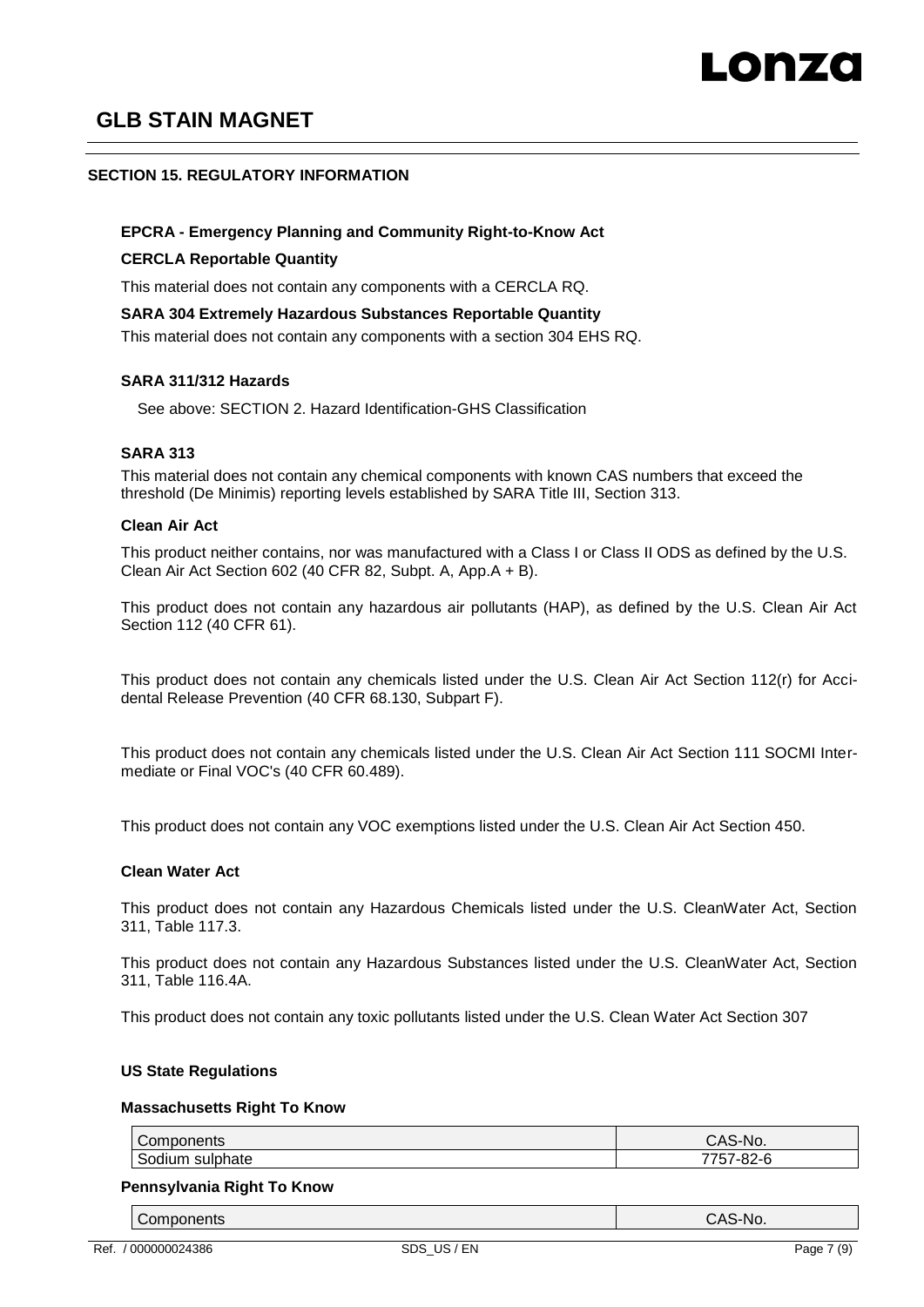

| Sodium sulphite                                      | 7757-83-7 |
|------------------------------------------------------|-----------|
| 2,3-Didehydro-3-O-sodio-D-erythro-hexono-1,4-lactone | 6381-77-7 |
| Sodium chloride                                      | 7647-14-5 |

#### **New Jersey Right To Know**

| Components                                           | CAS-No.   |
|------------------------------------------------------|-----------|
| Sodium sulphite                                      | 7757-83-7 |
| 2,3-Didehydro-3-O-sodio-D-erythro-hexono-1,4-lactone | 6381-77-7 |
| Sodium chloride                                      | 7647-14-5 |
| Sodium sulphate                                      | 7757-82-6 |

### **California Prop. 65**

This product does not contain any chemicals known to State of California to cause cancer, birth defects, or any other reproductive harm.

#### **Canadian lists**

**NPRI**

Canadian National Pollutant Release Inventory (NPRI): No component is listed on NPRI.

#### **The components of this product are reported in the following inventories:**

TSCA **:** The components of this product are listed on the TSCA Inventory of Existing Chemical Substances.

#### **SECTION 16. OTHER INFORMATION**

#### **Full text of other abbreviations**

AICS - Australian Inventory of Chemical Substances; ASTM - American Society for the Testing of Materials; bw - Body weight; CERCLA - Comprehensive Environmental Response, Compensation, and Liability Act; CMR - Carcinogen, Mutagen or Reproductive Toxicant; DIN - Standard of the German Institute for Standardisation; DOT - Department of Transportation; DSL - Domestic Substances List (Canada); ECx - Concentration associated with x% response; EHS - Extremely Hazardous Substance; ELx - Loading rate associated with x% response; EmS - Emergency Schedule; ENCS - Existing and New Chemical Substances (Japan); ErCx - Concentration associated with x% growth rate response; ERG - Emergency Response Guide; GHS - Globally Harmonized System; GLP - Good Laboratory Practice; HMIS - Hazardous Materials Identification System; IARC - International Agency for Research on Cancer; IATA - International Air Transport Association; IBC - International Code for the Construction and Equipment of Ships carrying Dangerous Chemicals in Bulk; IC50 - Half maximal inhibitory concentration; ICAO - International Civil Aviation Organization; IECSC - Inventory of Existing Chemical Substances in China; IMDG - International Maritime Dangerous Goods; IMO - International Maritime Organization; ISHL - Industrial Safety and Health Law (Japan); ISO - International Organisation for Standardization; KECI - Korea Existing Chemicals Inventory; LC50 - Lethal Concentration to 50 % of a test population; LD50 - Lethal Dose to 50% of a test population (Median Lethal Dose); MARPOL - International Convention for the Prevention of Pollution from Ships; MSHA - Mine Safety and Health Administration; n.o.s. - Not Otherwise Specified; NFPA - National Fire Protection Association; NO(A)EC - No Observed (Adverse) Effect Concentration; NO(A)EL - No Observed (Adverse) Effect Level; NOELR - No Observable Effect Loading Rate; NTP - National Toxicology Program; NZIoC - New Zealand Inventory of Chemicals; OECD - Organization for Economic Co-operation and Development; OPPTS - Office of Chemical Safety and Pollution Prevention; PBT - Persistent, Bioaccumulative and Toxic substance; PICCS - Philippines Inventory of Chemicals and Chemical Substances; (Q)SAR - (Quantitative) Structure Activity Relationship; RCRA - Resource Conservation and Recovery Act; REACH -